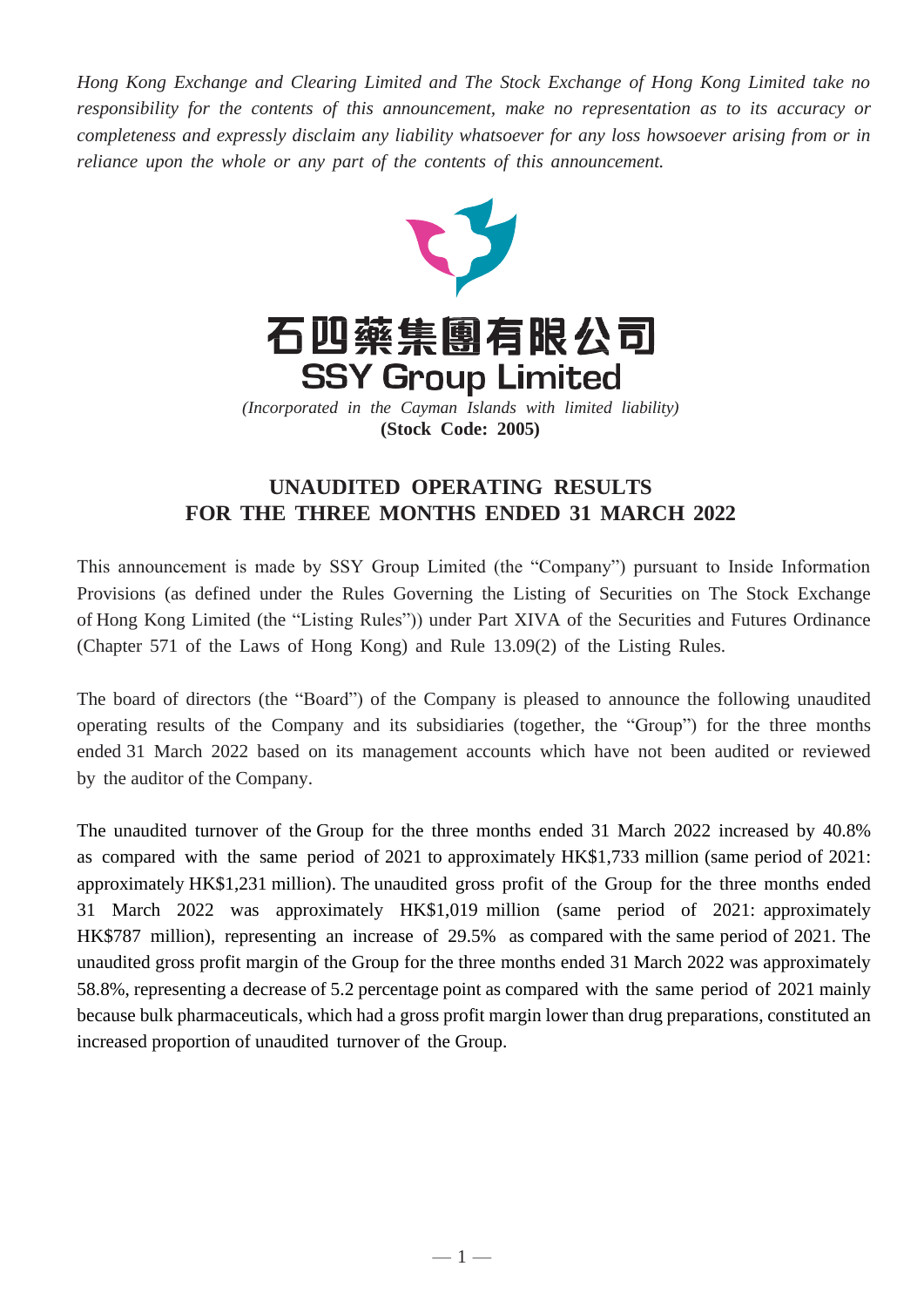For the three months ended 31 March 2022, the abovementioned unaudited turnover of the Group of approximately HK\$1,733 million was comprised of the following:

| For the three months ended 31 March 2022                 | <b>Unaudited</b><br>turnover (HK\$) | <b>Increase</b><br>from same<br>period of<br>2021 | % of<br>unaudited<br>turnover |
|----------------------------------------------------------|-------------------------------------|---------------------------------------------------|-------------------------------|
| IV solution products (including subcontracting products) |                                     |                                                   |                               |
| Non-PVC soft bag IV solution                             | 504 million                         | 30.3%                                             | 29.1%                         |
| Upright soft bag IV solution                             | 178 million                         | 28.9%                                             | 10.2%                         |
| PP plastic bottle IV solution                            | 202 million                         | 16.9%                                             | 11.7%                         |
| Glass bottle IV solution                                 | 62 million                          | 18.2%                                             | 3.6%                          |
| Non-IV solution products                                 |                                     |                                                   |                               |
| Ampoule injection                                        | 318 million                         | 6.5%                                              | 18.3%                         |
| Bulk pharmaceuticals                                     | 347 million                         | 267.1%                                            | 20.0%                         |
| Medical materials                                        | 48 million                          | 31.5%                                             | 2.8%                          |
| Other products and services                              | 74 million                          | 45.6%                                             | 4.3%                          |

For the three months ended 31 March 2022, the Group's unaudited profit attributable to the shareholders of the Company (the "Shareholders") increased by 56.5% as compared with the same period of 2021 to approximately HK\$303 million (same period of 2021: approximately HK\$194 million) mainly due to the followings: (i) as compared with the same period of 2021, unaudited turnover of bulk pharmaceuticals increased significantly by 267.1%, among which, unaudited turnover of caffeine products series increased significantly by over 7 times, making a greater contribution to the Group's unaudited profit attributable to the Shareholders; (ii) as compared with the same period of 2021, there was a drop in selling expense ratio (which is unaudited selling expense divided by unaudited turnover) because of the increase in unaudited turnover of bulk pharmaceuticals and (iii) for the three months ended 31 March 2022, there was no expense incurred because of grant of share options.